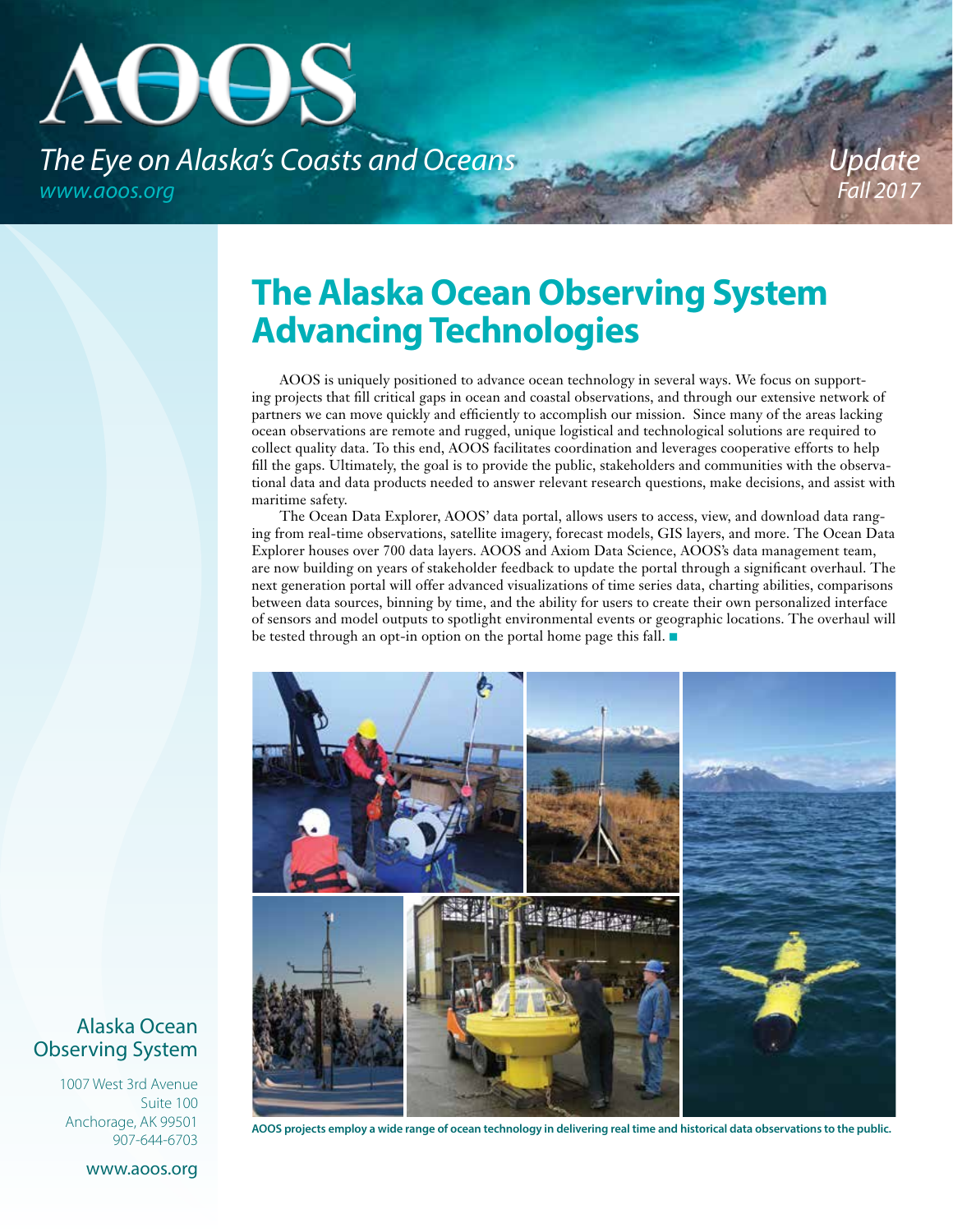# **Real-time Water Level Observing Using GPS Reflectometry**

AOOS and the National Weather Service (NWS) are researching the efficacy of a land-based, GPS or Global Navigation Satellite System (GNSS) reflectometry water level measurement approach. The approach uses reflected satellite GPS signals to determine the height of a reflecting surface, such as the ocean, relative to a stable GPS antenna of fixed local height. Variations in water level are recorded as changes in the position of the antenna relative to the reflecting water surface. The GPS signal traverses two paths from a satellite to the antenna, where the first is a direct path, and the second path is a reflected path from the antenna off the water surface. It is the interference between the signals that is used to determine the reflecting surface height relative to the antenna height.

Two separate projects are underway with private industry partner ASTRA and private research associate UNAVCO's NSFfunded Plate Boundary Observatory Program (PBO). Both systems are land-based and autonomous, report data in near real-time, and are being assessed for potential remote deployments along lowinfrastructure regions across the state.

#### **ASTRA Instrumentation**

In 2017, AOOS contracted with ASTRA to install and monitor two discrete dual-frequency GPS receivers in Seward near an existing National Water Level Observation Network (NWLON) station for comparison. The comparison of these data will be used to decide if this new technology will be accurate enough to produce useful water level information.

#### **Leveraging Existing UNAVCO Instrumentation**

UNAVCO installs sensors using GPS/GNSS reflectometry in their PBO program to measure ground movements and is interested in installing sensors on the coastline of western Alaska where there are significant gaps in water level observations. In 2017, AOOS and UNAVCO performed an assessment of candidate sites for a sharedsupport installation in western Alaska, and identified Hooper Bay, Stebbins/St Michael, Toksook Bay/Tunnunak, and Quinhagak as potential sites. AOOS is contracting with UNAVCO to complete the first shared-installation at St. Michael in Norton Sound that will satisfy both geophysical research and water level monitoring objectives.





**The AOOS/ASTRA GPS Antenna installation is located on the University of Alaska (UAF) – Seward Marine Center pier in downtown Seward, Alaska.**

# **New Ice Freeze-Up Detection Buoy Deployed**

The IOOS Ocean Technology Transition (OTT) program supported the development of a cost-effective buoy in 2015 that accurately predicted the onset of fall sea ice formation in the arctic. A prototype buoy designed by Pacific Gyre and UAF was deployed in the late summer and successfully reported the real-time temperature and salinity structure of the Chukchi Sea shelf prior to and during the 2015 freeze-up. An expendable surface float was remotely released from the mooring on November 6, 2015 as the entire water column had become isothermal and isohaline, and satellite imagery confirmed that the main ice pack was within a day from over-riding the mooring. The mooring was designed with a subsurface float to support the deeper moored sensors so that they may continue recording data internally throughout the remaining winter/ spring/summer months. This mooring was not recovered, likely due to an ice keel drag.

A slightly modified second freeze-up buoy system was deployed, with support from the NWS, in August 2017 adjacent to the Chukchi Sea Ecosystem Mooring Observatory, and data will soon report real-time to the NOAA NWS GTS (Global Telecommunication System) for evaluation in real-time ice forecasting models.  $\blacksquare$ 



**Plot showing the 2015 vertical temperature and salinity time series revealing the evolution of freeze-up.**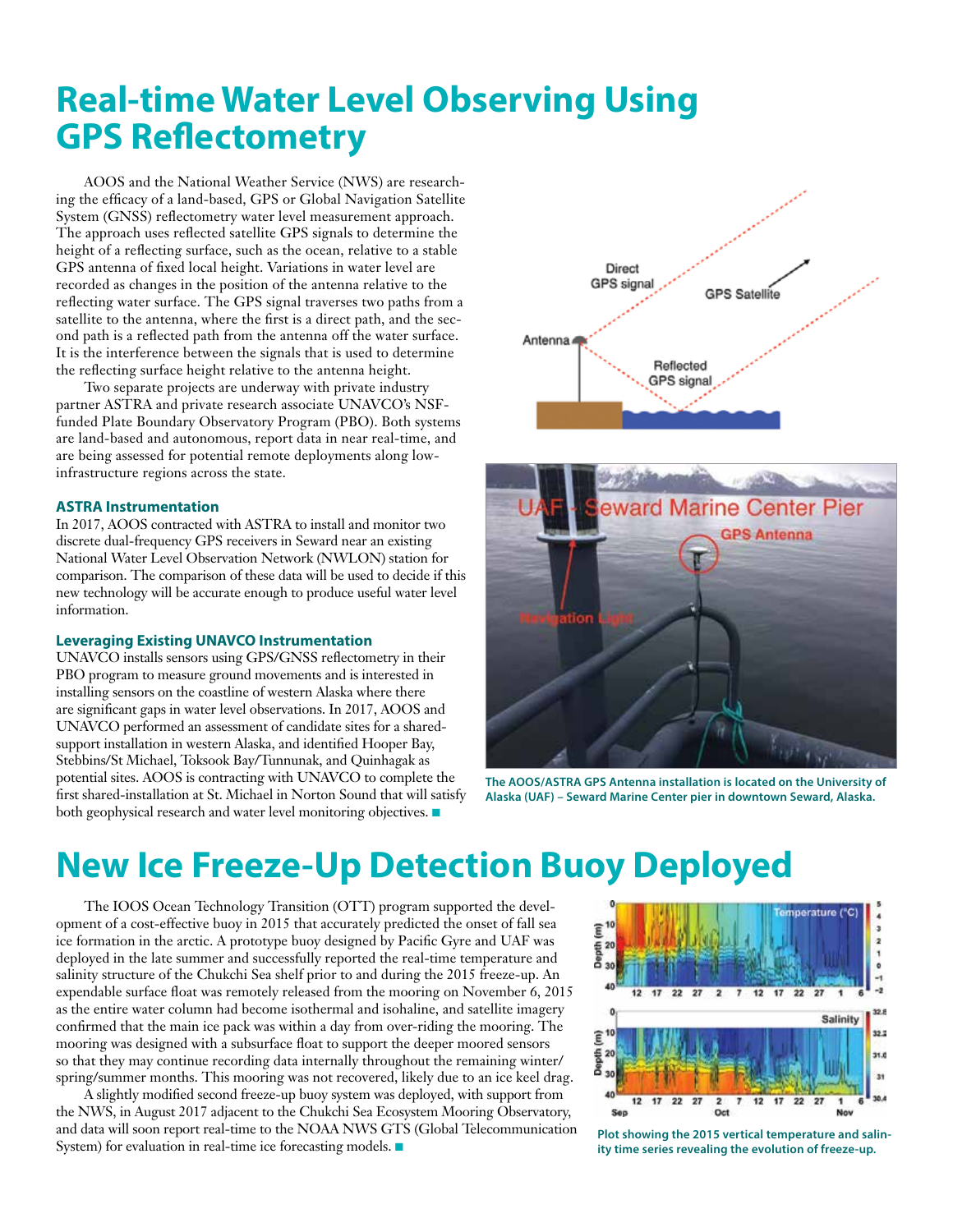# **Radars Track Ocean Surface Currents and Sea Ice in Real Time**

High Frequency Radar (HFR) systems measure the speed and direction of ocean surface currents in near real-time and can measure currents over a large region of the coastal ocean, from a few kilometers offshore up to 200 km, while operating under any weather conditions. HFR data provide the level of detail required for important applications such as providing input for numerical modeling and prediction of oil spills and circulation, and supporting search and rescue efforts. AOOS currently supports three long-term HFR installations near Utqiaġvik (formerly Barrow). Two of the three systems are powered off-grid by Remote Power Modules (RPMs)



**Sea ice radar image from April 29, 2014 at the onset of ice breakout.** *UAF Sea Ice Group.* 

that run on renewable energy (wind and solar) for uninterrupted operation.

The Sea Ice Group at University of Alaska Fairbanks (UAF) has operated a coastal sea ice radar system in Utqiaġvik nearly continuously since 2007. The system operates over a smaller area than HFR, but captures and transmits radar imagery in near real-time, and can detect sea ice at ranges of up to approximately 20 km (11 nautical miles). The data are used to monitor near-shore ice conditions and evaluate the stability of landfast sea ice. Local subsistence hunters and analysts at the NWS Anchorage Ice Desk use the sea ice radar imagery to assess ice conditions. Commercial and civilian mariners have also been using the imagery and animations for navigational purposes during periods of the year when mobile sea ice poses a potential threat to their vessels. AOOS is supporting this coastal sea ice radar system to avoid a gap in this service, and will work with the project leads at finding long-term options for enhancing the system capability.  $\blacksquare$ 



**AOOS Ocean Data Explorer showing visualization of HFR data in the Beaufort Sea.**

### **AOOS Sustained Observing Technologies**

#### **Autonomous Bridge-Mounted Water Level Sensors**

AOOS is supporting the Alaska Department of Natural Resources (AKDNR) and the NWS River Forecast Center (RFC) in maintaining bridge-mounted, Iridium satellite-telemetered, ultrasonic gages (iGage™) to measure water levels on tidal rivers in Chignik River, Tununak, Bethel, Dillingham, Unalakleet and Kotzebue. In 2017, AOOS is helping AKDNR to install and test oblique iGage sensing systems, which can be deployed in areas without bridge infrastructure.

#### **Moorings**

AOOS supports the Chukchi Sea Ecosystem Mooring array now in its third year of deployment in the Arctic. This mooring comprehensively monitors the marine ecosystem year-round and is turned around with a refreshed mooring array each year.

The Cook Inlet Wave Buoy, also supported by AOOS, was replaced with a refreshed buoy through assistance from the Coastal Data Information Program (CDIP) office last summer. This buoy continues to provide realtime wave data for lower Cook Inlet mariners since 2013.

#### **AIS Weather Stations**

AOOS continues to support weather station additions to AIS vessel tracking station installations in collaboration with the Marine Exchange of Alaska. This project is greatly increasing the amount of localized weather information for mariners.

#### **Marine Mammal Glider**

AOOS continues to support deployment of a glider for long-term observing along the Bering Sea coastline. The glider data is used to map and investigate how marine mammals interact with their physical environment in the Arctic. 2017 marked the 5th year of successful marine mammal and oceanographic mapping glider deployments, with completion of a 6-week unattended mission in the Arctic.

#### **Seward Line**

2017 marked the 10th year of AOOS supported ocean acidification (OA) data collection along the biannual Seward Line surveys in May and September. AOOS will continue to support the Seward Line routine monitoring efforts, as well as a reduced OA sampling scheme for mooring validation at the GAK-OA mooring in Resurrection Bay.  $\blacksquare$